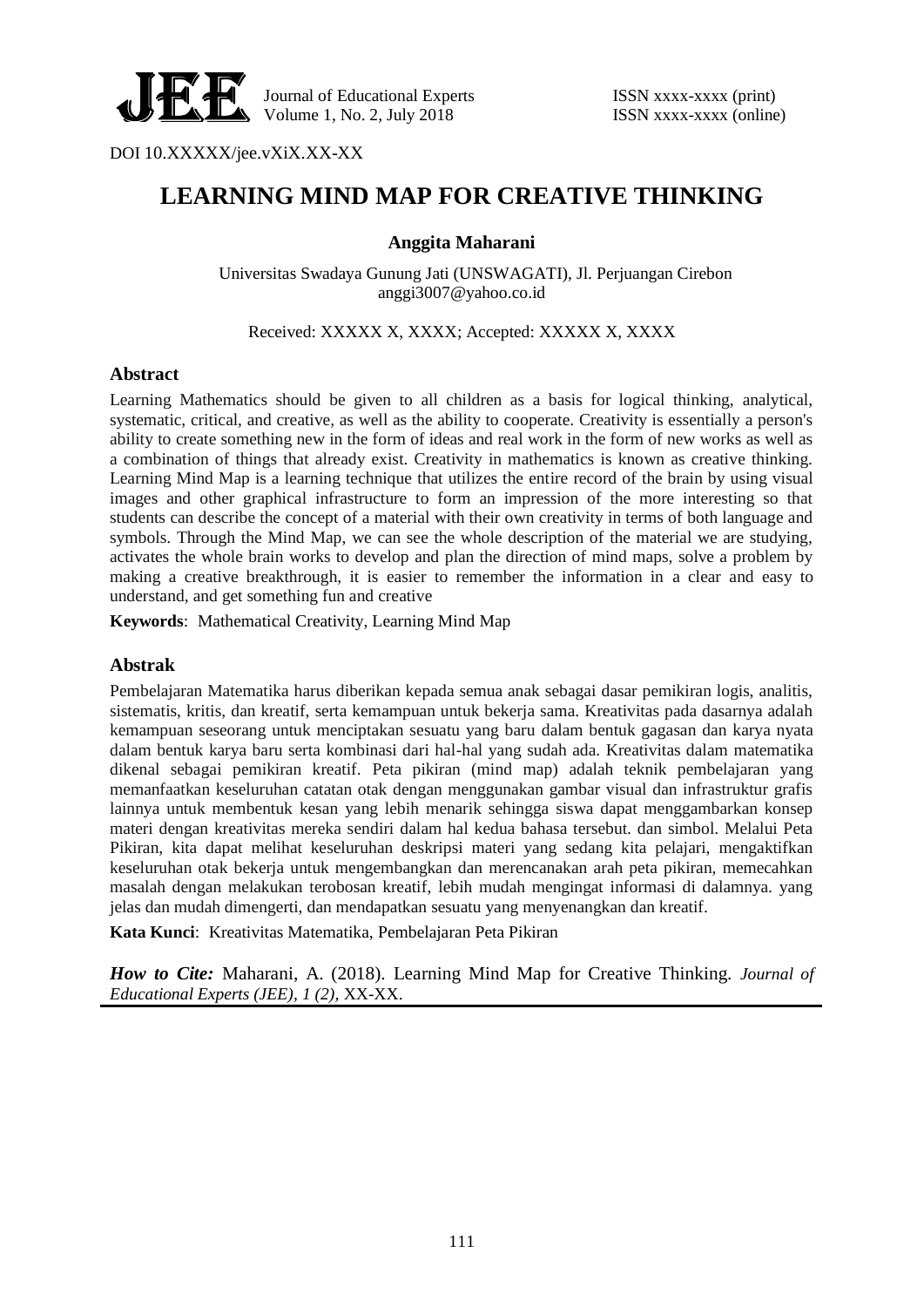# **INTRODUCTION**

Learning mathematics needs to be given to all children as a basis for logical, analytical, systematic, critical, and creative thinking, and the ability to work together. These competencies are needed, therefore, children can have the ability to acquire, manage, and utilize information in order to survive in an ever-changing, unsettled and competitive circumstance.

Learning mathematics in schools is implemented in order to achieve learning outcomes in the form of mathematical skills. One of the skills is learning to be able to implement and do something effectively, learn to build and find out the identity through active, creative, and fun learning process to grow the creativity. Through creativity, a student can express his thoughts and feelings optimally. According to Sizer (Johnson, 2010: 181), school means learning to use the mind appropriately, think creatively to deal with important issues, and inculcate the habit of thinking. Therefore, learning creatively means developing talents, optimally learning to use self ability, exploring new ideas, and developing environmental awareness.

The use of various models of mathematics learning has been done by teachers, by strengthening of learning techniques, hopefully the learning process can be done successfully. Munandar (2004: 37) mentions that the personal creative characteristics which are primary and secondary school teachers most desired include:

- (1) Full of energy;
- (2) Has initiative;
- (3) Confident;
- (4) Polite;
- (5) Diligent;
- (6) Carry out the work on time;
- (7) Healthy;
- (8) Brave in delivering opinion;
- (9) Have a good memory; and
- (10)Resilient.

Based on those contexts, it needs appropriate learning model to be developed by the teacher as an effort to actively develop students' thinking ability, creatively and fun in order to create an innovative mathematics learning, students also can express their mind and feeling optimally. The mind map model can be used in the learning process because it can remember all information easily, creatively, effectively and fun. Buzan (2004: 6) says that mind map is the easiest way to transfer information into the brain, and to obtain information from the brain. This is a creative and effective way of making notes, so it can be said that the Mind Map really mapped your mind. Learning through the mind map model leads students to find ideas from the themes presented and link relationships with each idea. Thus, the students will more easily understand and remember the material that has been explained.

Mind map is the best way to optimize our brain in a simple and easy way because the activities can involve the left brain and right brain as well as learning will be much more fun. According to Windura (2008: 10), mind map uses all the principles of brain management, especially using both the brain actively and synergistically. Through learning by using mind map model, it can show the learning process that demands creativity from the students because it has to create original ideas of each student's thinking and utilize the students' imagination and creativity freely. This shows that the learning process can be fun to be seen, read, grasped and remembered.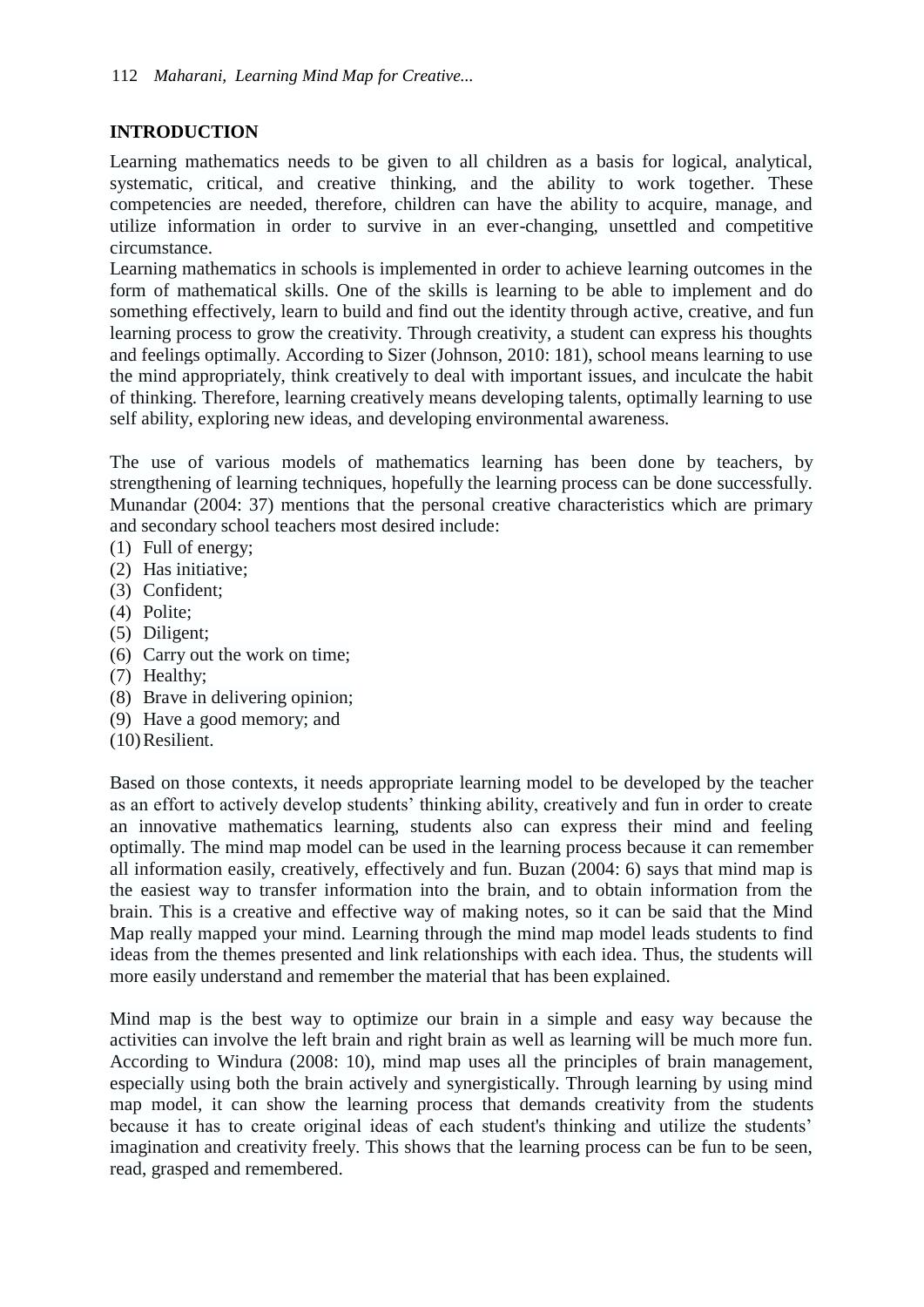Society generally thinks that creativity is innate, something that cannot be learned but it has all been replaced by the human consciousness that everyone is creative. Every human being has the capacity to use their mind and imagination constructively to produce something new. According to Cameron (Johnson, 2010: 213), creativity is a natural creation of life...... ourselves are creations, and in turn, we are destined to pass on creativity by making ourselves creative. So the statement says that every person is creative, depending on our efforts to bring out the creativity that exists within us. Torrance (Silver, 1997) defines creativity as a process to be aware towards problems, weaknesses, knowledge gaps, loss of an element, disharmony, and so on; identify the difficulties; find the solutions, make or formulate hypotheses; and ultimately communicate the results.

**JEE** 

Basically, creativity is a person's ability to create something new both in the form of ideas or real work in the form of new works as well as a combination of things that already exist. Creativity gives birth to something that is relatively different from what has been before. Creativity is the result of interaction between individuals and their environment which affect each other. The characteristics of creativity according to Munandar (2004: 71) are:

- 1) Has thorough curiosity
- 2) Asks good questions
- 3) Gives a lot of ideas or suggestions towards a problem
- 4) Expressing opinions bravely
- 5) Have a deep sense of aesthetic
- 6) Excellent in arts
- 7) Being able to see problems from different point of view
- 8) Has a great sense of humour
- 9) Have a great imagination
- 10) Expressing ideas originally.

According to Munandar (2004: 27), developing creativity is closely related to four aspects, there are:

- 1) The personal aspect, creativity arises from a unique personal interaction with the environment.
- 2) The process aspect, creativity is the process of feeling and observing problems, making hypotheses with weaknesses, assessing and testing hypotheses, then changing and testing them and finally delivering the results.
- 3) The product aspect, the creativity product emphasizes that the results of creativity process is something new, authentic, and meaningful.
- 4) The encouragement aspect, creativity in its realization requires an internal encouragement as well as an external encouragement from the environment.

Is there any creativity in Mathematics? Pehkonen (1997) says that creativity is not only found in the art and science, but also found in every part of everyday life. Creativity in mathematics is known as creative thinking. Johnson (2010: 214) says that creative thinking is a habit of the mind that trained by paying attention to intuition, reviving the imagination, expressing new possibilities, seeing great perspectives, and generating unexpected ideas.

Krutetskii (Silver, 1997) defines mathematical creativity is the ability to abandon the habit of solving problems and finding several ways of solving problems in different ways. Meanwhile, Cornish and Wines (Silver, 1997) define mathematical creativity as extending and reorganizing models, changing habits, and being able to predict.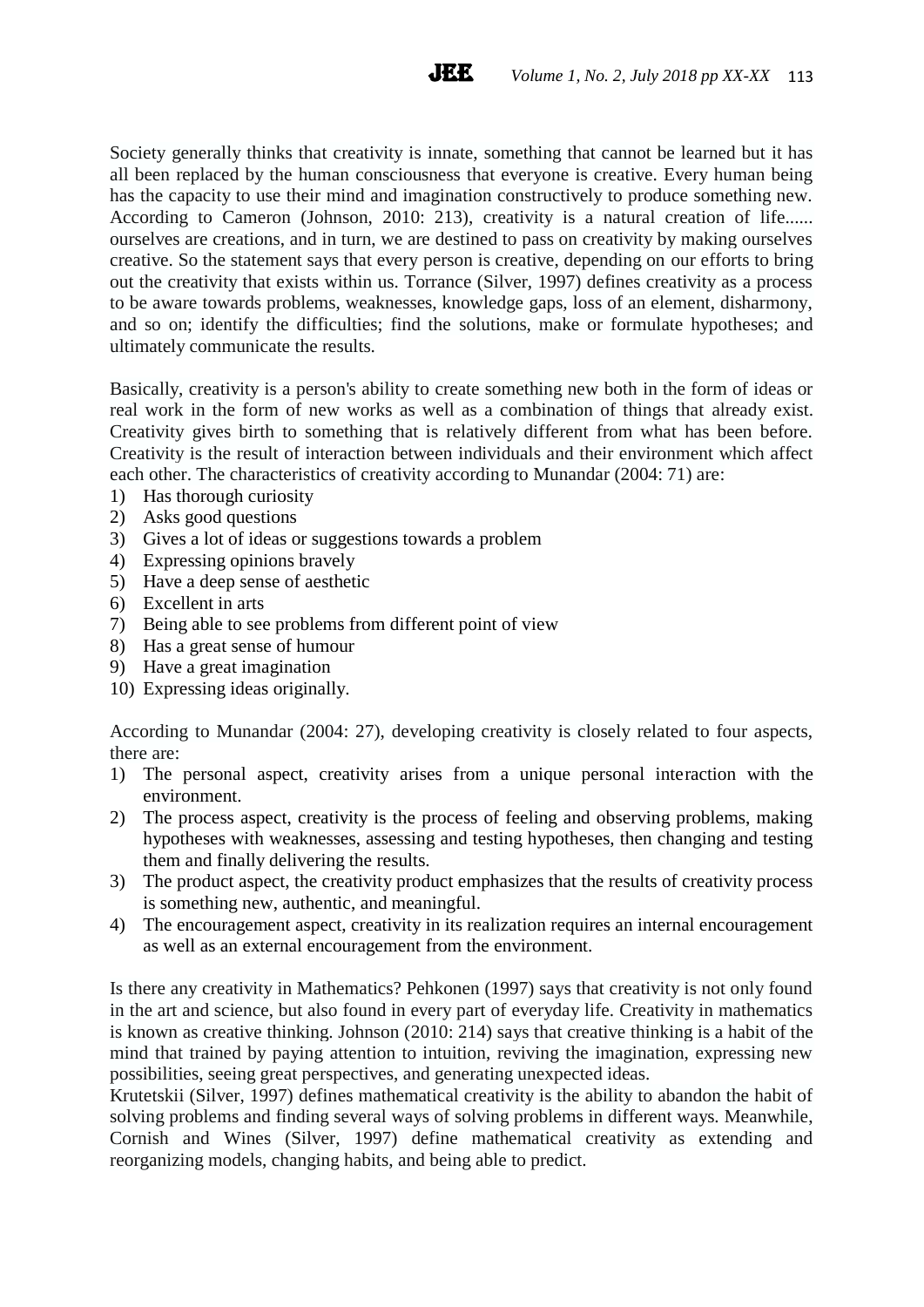The importance of creativity which is proposed by Bishop (Pehkonen, 1997) that someone needs two mathematical thinking skills: creative thinking in the form of "intuition" and analytic thinking in the form of "logic". Pehkonen (1997) points out the results of his observations which show that the performance of creativity is an important part in mathematics.

Growing mathematical creativity can be done in various ways. It can be through abstraction, connection, and research (Brunkalla, 2009). Abstraction creativity emphasizes the creativity of modelling that reflects the real life and solved by using mathematical science. Connection creativity is the realization of mathematical science that is applied in the form of problems including the problems which are presented in various ways. Connection makes mathematics and other knowledge is understood in order to solve different problems in life. The research creativity is to find out the new mathematical devices that can be used by other mathematical users.

Some experts have developed instruments for measuring mathematical creativity including the Creative Ability Mathematical Test (CAMT) which is developed by Balka and Torrance Test of Creative Thinking (TTCT) which is developed by Torrance. Balka (Silver, 1997) selected six criteria for measuring mathematical creativity from 25 common creativity criteria. The six criteria consist of four divergent aspects and two convergent aspects that determined by mathematics teachers, mathematics educators, and mathematicians. Meanwhile, Torrance (Silver, 1997) developed and validated the Torrance Test of Creative Thinking (TTCT) using the average of four variables: fluency, flexibility, originality, and elaboration.

Mind maps are good registry techniques to help the brain think regularly so it is easier to remember information. A good note-taking method should help students to remember words, readings and improve understanding the material. In line with Buzan's (2004: 6) opinion that mind maps are the easiest way to transfer information into the brain, and to obtain information from the brain. This is a creative and effective way of making notes so it can be said that the Mind Map really mapped your mind.

Mind maps are the best way to optimize our brain in a simple and easy way because the activities involve the left brain and right brain as well as learning will be much more fun. Windura (2008: 10) says that mind maps use all the principles of brain management, especially using both brains actively and synergistically. Further, Windura (2008: 16) says that mind maps are a technical graphic that allows us to explore all of our brain's ability for thinking and learning. Meanwhile, according to Silberman (2009: 188) mind mapping is a creative way for learners to generate ideas to record lessons, or to plan new research.

Through the mind map model, it can help and make students easier to understand and remember clearly and creatively what they have learned. Thus, Mind Map learning is learning by taking note techniques that utilize the entire brain by using visual imagery and other graphical infrastructure to form more interesting impression, therefore students can describe the concept of a material with their own creativity both in terms of language and symbols. Buzan (2004: 14) says that mind map helps you learn, organize, and save as much information as you want, as well as classify the information properly, allowing you instant access to everything you want.

Through mind map learning, students will be easier to find information and a whole description about problems or materials that they are facing, such as read a map. According to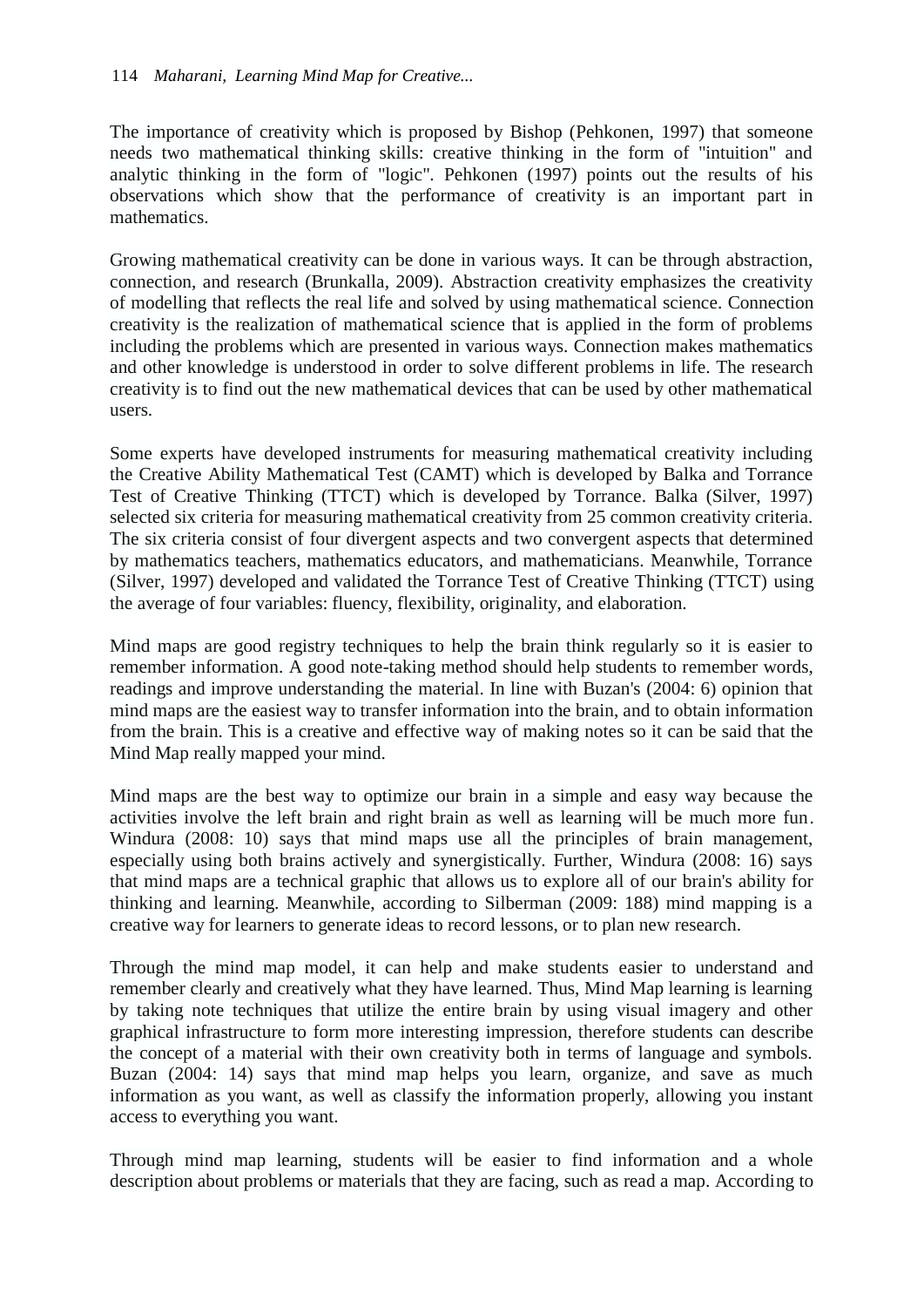Windura (2008: 19), Mind Map is a map in your brain when you are thinking about something, to be able to find out where your thoughts are going. While Buzan (2010: 5) says that Mind Map is a great route map for memory, enabling us to compile facts and thoughts in such a way so that the natural working of the brain is involved from the beginning. This means remembering information will be easier and more reliable than using traditional recording techniques. Another opinion was revealed by Silberman (2009: 188) that by giving students instruction to create a mind map, they would find it easy to identify clearly and creatively what they had learned and what they were planning.

Mind Map Learning demands students' participation and creativity to produce original ideas of their own. Each student can utilize the imagination and creativity easily and fun. Through the process of recording as well as graphic tools, students can optimally use the ability of their brain to give an interesting and fun impression. The ability of the left brain in writing, writing sequences and relationships between words, and the use of the right brain in expressing colour, image, and dimension (spatial) will produce a work as a form of students' creativity representation.

The steps to create a mind map by Buzan (2010: 15) namely:

- 1) Begin from the centre of the blank paper with the long side laid down. Because starting from the centre gives the brain more flexibility to spread in all directions and to express more freely and naturally.
- 2) Use images or photos for your central idea. Because a picture means a thousand words and helps us to use imagination. A central image will be more interesting, keeping us focused, helping to concentrate, and activating our brains.
- 3) Use colour. Because the brain thinks the colour is as interesting as the picture. Colour makes mind map more alive, give more energy into creative thinking, and also fun.
- 4) Connect the main branches to the central image and connect the branches of two and three levels to levels one and two, and so on. Because the brain works by association. The brain likes to associate with two (or three, four) things at once. When we connect the branches, we will be more easily understand and remember.
- 5) Make a curved line, not a straight line. Because a straight line will make the brain bored.
- 6) Use one keyword for each line. Because a single keyword gives more power and flexibility to the mind map.
- 7) Use images. As if the central image, each picture means a thousand words.



**Figure 1.** Mind Map of Geometry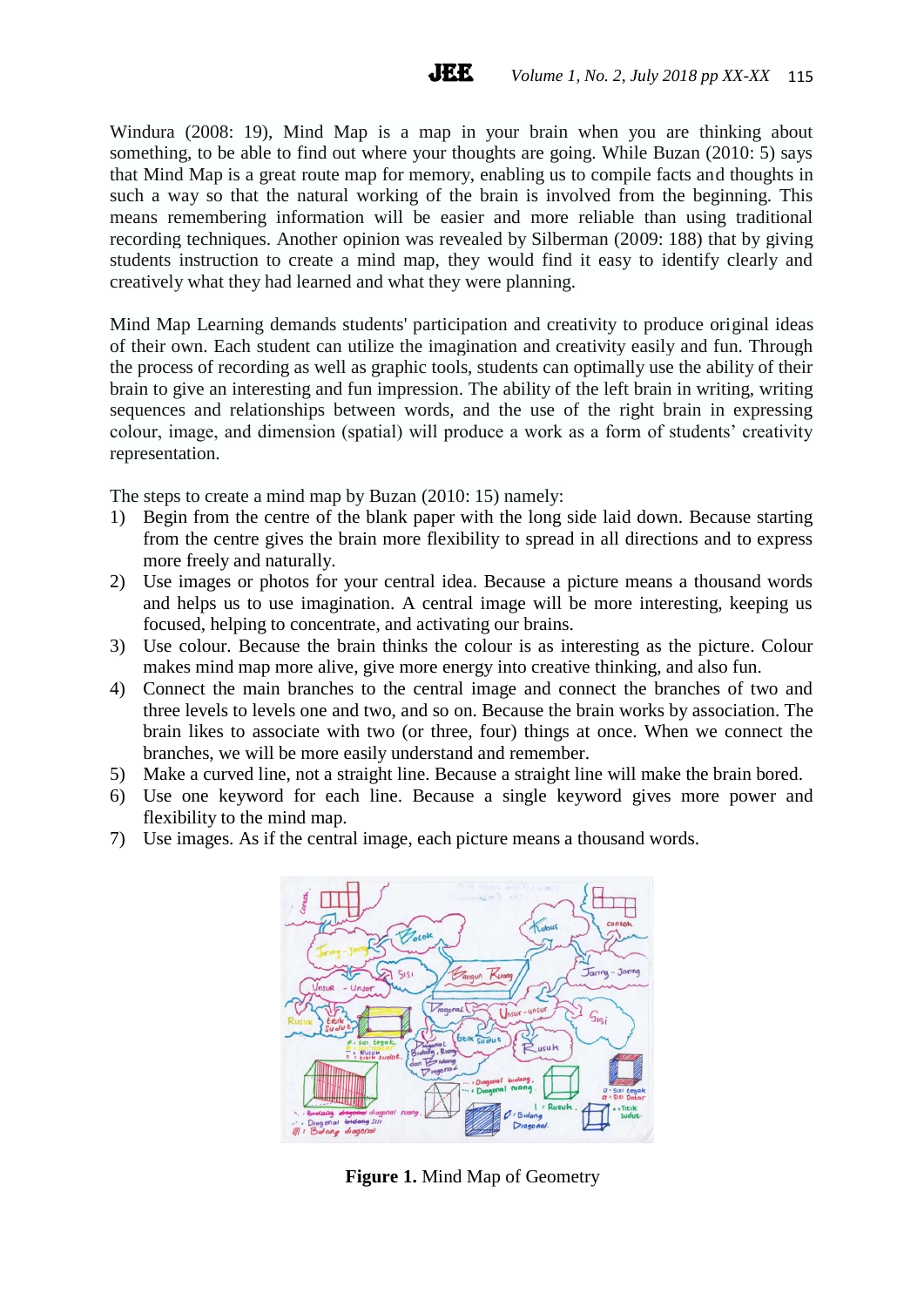## **Advantages and disadvantages of Mind Map**

Through the Mind Map, we can see the whole description of the material we are studying, activating all the brain's work to compose and plan the mind map direction, solve a problem by creating new creative breakthroughs, easier in remembering the information and easier to understand, and get something fun and creative.

According to Buzan (2010: 5) Mind Map can provide a comprehensive view of the main problems, allowing us to plan a route or make choices and know where we are going and where we are, gathering a large amount of data in one place, solving problems by letting us to see some new creative breakthroughs, fun to see, read, grasp, and remember. Meanwhile, according to Windura (2008: 19), the use of Mind Map allows us to see the whole description as well as the problem's detail at the same time. Mind Map keeps strong key words. Through the use of attractive images and colours, the child's right brain becomes more active and immediately balanced with the responsibility of the left brain.

The mind map is a very clear grouping of information, the information that has been grouped will be easy to remember. The mind map also uses a hierarchy between information so that the importance of information is also considered. A lesson that has been structured by hierarchy will be much easier to understand.

Some of many advantages of Mind Map, Windura (2008: 77) reveals the limitations of the Mind Map, there are:

- 1) The beauty of the Mind Map result takes time and a long process.
- 2) To summarize and find a keyword, the main idea in the subject by reading it once or twice (long time).
- 3) Will spend a lot of time in drawing it.
- 4) Students are difficult to determine their main branch in making mind mapping.

Children tend to be afraid to write only keyword they are afraid they only remember that keyword when answered the question in the examination.

# **CONCLUSION**

In order to improve students' mathematical creativity, the use of mind map learning model can be used as one of effective strategy because learning using mind map can give opportunity to students to develop student's learning creativity optimally through the original ideas of each student. Mind Map Learning also utilizes the imagination of students and their creativity freely. In order to make an effective learning process, teachers should make a good preparation in terms of time or preparing the material which will be delivered.

# **ACKNOWLEDGMENTS**

Place Acknowledgments, including information on the source of any financial support received for the work being published. Place Acknowledgments, including information on the source of any financial support received for the work being published.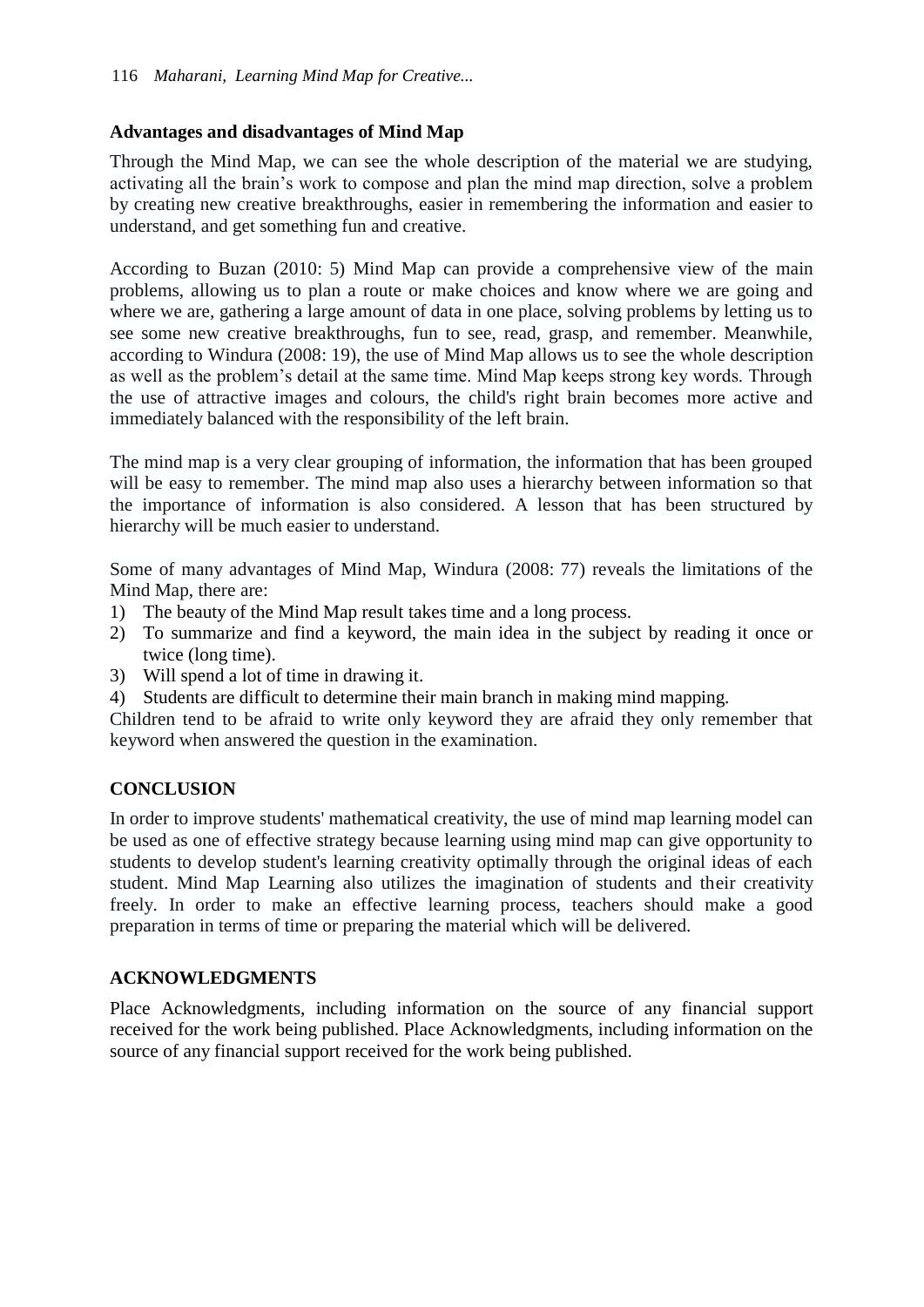## **REFERENCES**

- Brunkalla, K. (2009). How to Increase Mathematical Creativity An Experiment. The Montana Mathematics nthusiast. Vol.6, nos. 1 & 2, pp.  $257 - 266$ .
- Buzan,T. (2004). Mind Map untuk Meningkatkan Kreativitas. Jakarta:Gramedia Pustaka Utama.
- Johnson, E. (2010). Contextual Teaching & Learning. Bandung: Kaifa
- Munandar, U. (2009). Pengembangan Kreativitas Anak Berbakat. Jakarta: Rineka Ilmu
- Pehkonen, E. (1997). The State-of-Art in Mathmatical Crativity. The International Journal on Mathematics Education [On Line] Tersedia: [http://www.link.springer.com](http://www.link.springer.com/) [15 September 2014]
- Silberman, M. (2009). Active Learning 101 Strategi Pembelajaran Aktif. Yogyakarta: Pustaka Insan Madani.
- Silver, E. A. (1997). Fostering Creativity Through Instruction Rich in Mathematical Problem Solving and Problem Posing. The International Journal on Mathematics Education [On Line] Tersedia: [http://www.link.springer.com.](http://www.link.springer.com/) [15 September 2014]
- Windura, S. (2008). Mind Map Langkah Demi Langkah. Jakarta: Elex Media Komputindo